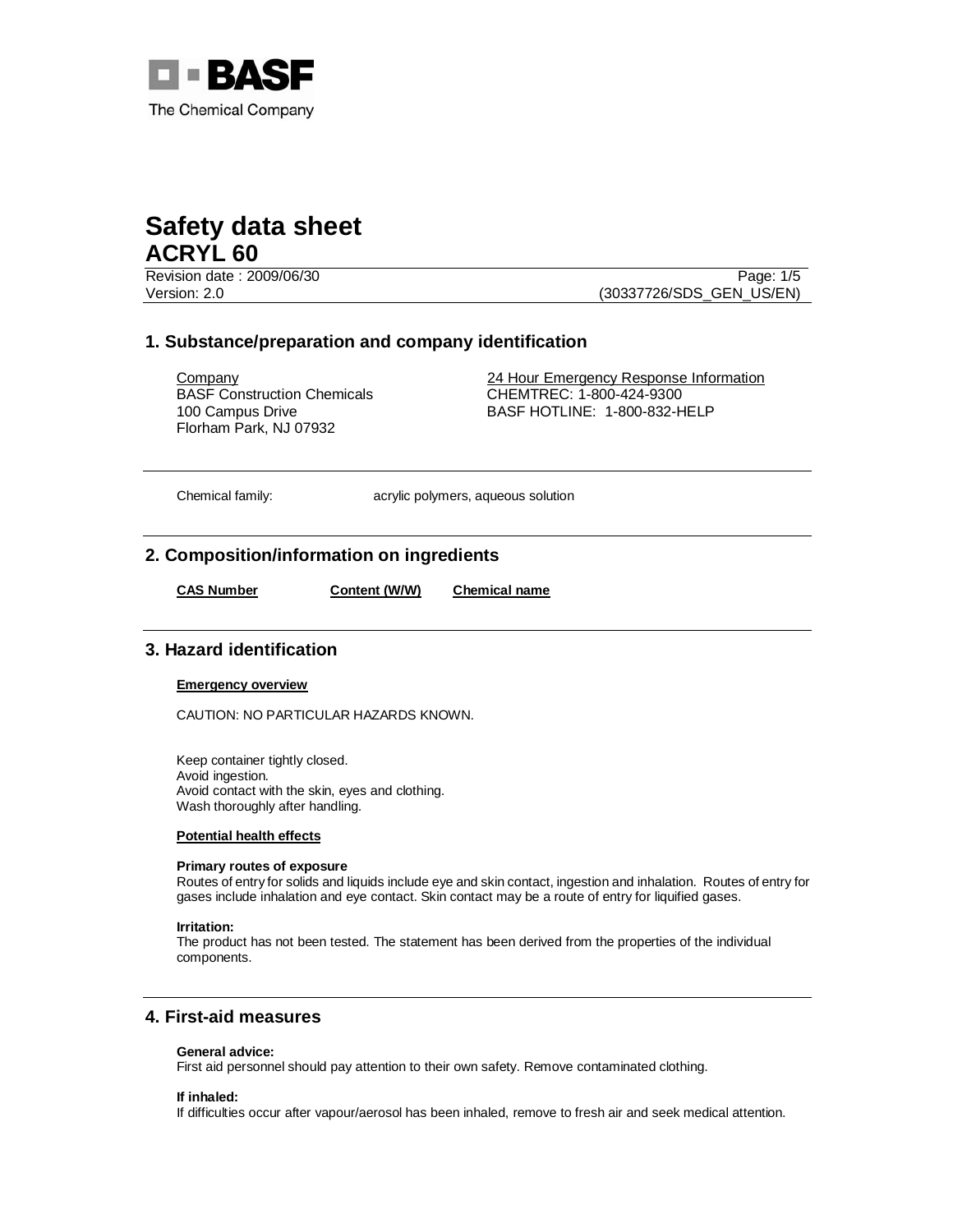Revision date : 2009/06/30 Page: 2/5

Version: 2.0 (30337726/SDS\_GEN\_US/EN)

#### **If on skin:**

After contact with skin, wash immediately with plenty of water and soap. Under no circumstances should organic solvent be used. If irritation develops, seek medical attention.

## **If in eyes:**

Flush with copious amounts of water for at least 15 minutes. If symptoms persist, seek medical advice.

#### **If swallowed:**

Rinse mouth immediately and then drink plenty of water, seek medical attention. Do not induce vomiting unless told to by a poison control center or doctor.

# **5. Fire-fighting measures**

| Flash point:               | not applicable     |
|----------------------------|--------------------|
| Lower explosion limit:     | No data available. |
| Upper explosion limit:     | No data available. |
| Self-ignition temperature: | not self-ianitina  |

#### **Suitable extinguishing media:**

foam, water spray, dry extinguishing media, carbon dioxide

**Unsuitable extinguishing media for safety reasons:**  water jet

#### **Hazards during fire-fighting:**

carbon monoxide, carbon dioxide, harmful vapours, nitrogen oxides, fumes/smoke, carbon black

#### **Protective equipment for fire-fighting:**

Firefighters should be equipped with self-contained breathing apparatus and turn-out gear.

#### **Further information:**

Sealed containers should be protected against heat as this results in pressure build-up. Keep containers cool by spraying with water if exposed to fire.

# **6. Accidental release measures**

## **Personal precautions:**

Use personal protective clothing. Do not breathe vapour/aerosol/spray mists. Sources of ignition should be kept well clear. Handle in accordance with good building materials hygiene and safety practice.

## **Environmental precautions:**

Contain contaminated water/firefighting water. Do not discharge into drains/surface waters/groundwater.

#### **Cleanup:**

For small amounts: Pick up with inert absorbent material (e.g. sand, earth etc.). Dispose of contaminated material as prescribed. For large amounts: Pump off product.

# **7. Handling and storage**

## **Handling**

#### **General advice:**

Avoid aerosol formation. Avoid inhalation of mists/vapours. Avoid skin contact. No special measures necessary provided product is used correctly.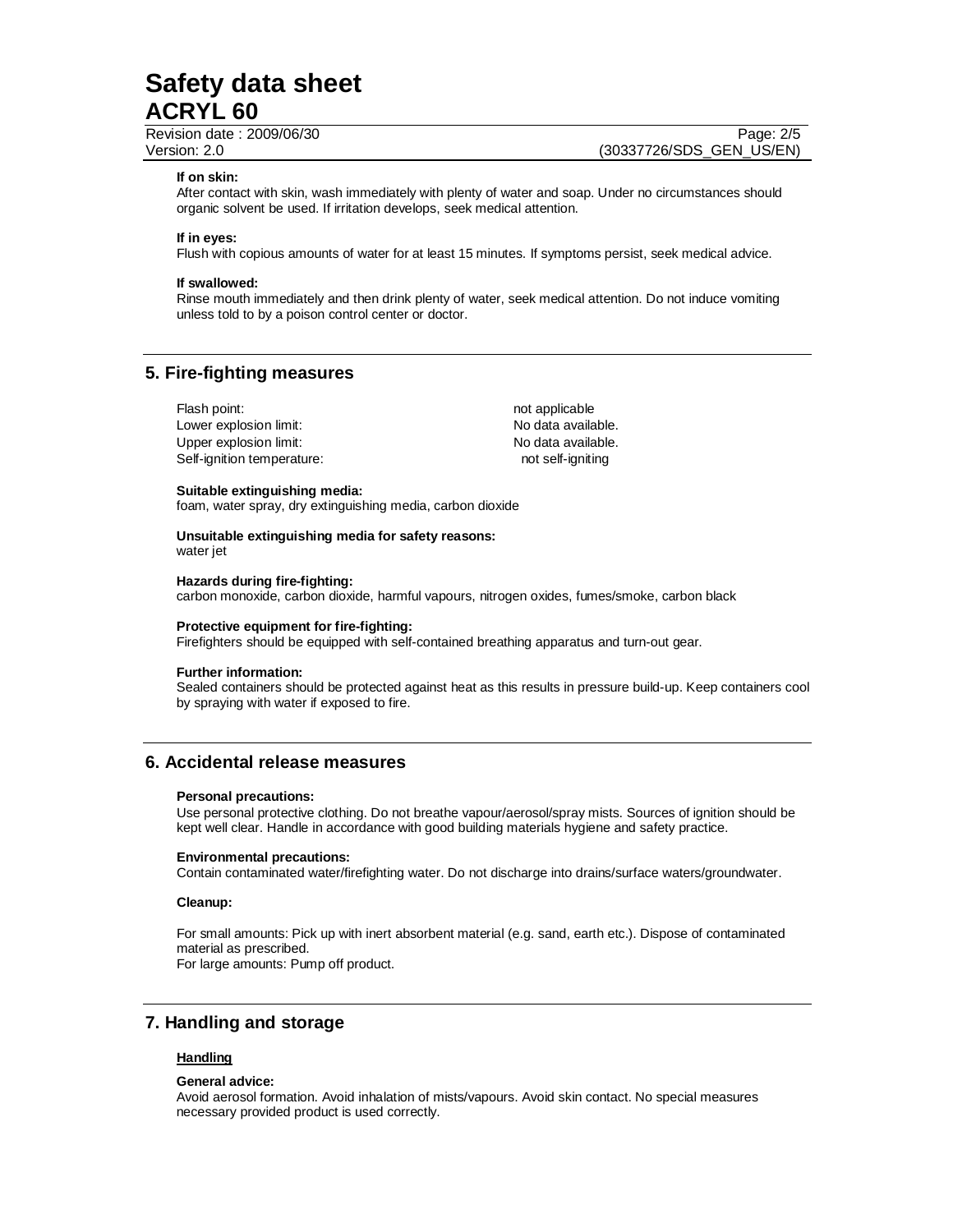Revision date : 2009/06/30 Page: 3/5 Version: 2.0 (30337726/SDS\_GEN\_US/EN)

**Protection against fire and explosion:** No special precautions necessary.

#### **Storage**

## **General advice:**

Keep only in the original container in a cool, dry, well-ventilated place away from ignition sources, heat or flame. Store protected against freezing. Protect from direct sunlight.

#### **Temperature tolerance**

Protect from temperatures below: 0 °C Article R 234-9 and 10 (women): concerned

# **8. Exposure controls and personal protection**

#### **Personal protective equipment**

#### **Respiratory protection:**

Wear respiratory protection if ventilation is inadequate. Wear a NIOSH-certified (or equivalent) respirator as necessary.

### **Hand protection:**

Chemical resistant protective gloves

#### **Eye protection:**

Safety glasses with side-shields.

#### **Body protection:**

Body protection must be chosen based on level of activity and exposure.

#### **General safety and hygiene measures:**

In order to prevent contamination while handling, closed working clothes and working gloves should be used. Handle in accordance with good building materials hygiene and safety practice. When using, do not eat, drink or smoke. Hands and/or face should be washed before breaks and at the end of the shift. At the end of the shift the skin should be cleaned and skin-care agents applied. Gloves must be inspected regularly and prior to each use. Replace if necessary (e.g. pinhole leaks).

## **9. Physical and chemical properties**

| Form:<br>Odour:<br>Colour:                                                   | liquid<br>ammonia-like<br>white |                                                                 |
|------------------------------------------------------------------------------|---------------------------------|-----------------------------------------------------------------|
| pH value:<br>Boiling point:                                                  | $9.5 - 10$<br>100 °C            | (20 °C)                                                         |
| Vapour pressure:<br>Density:                                                 | 17 hPa<br>$1.03$ g/cm $3$       | (20 °C)                                                         |
| Vapour density:<br>Partitioning coefficient<br>n-octanol/water (log Pow):    |                                 | Heavier than air.<br>No data available.                         |
| Viscosity, dynamic:<br>Solubility in water:<br>Solubility in other solvents: | 30 mPa.s                        | No data available.<br>(20 °C)<br>(20 °C) dispersible<br>soluble |

# **10. Stability and reactivity**

**Conditions to avoid:** See MSDS section 7 - Handling and storage.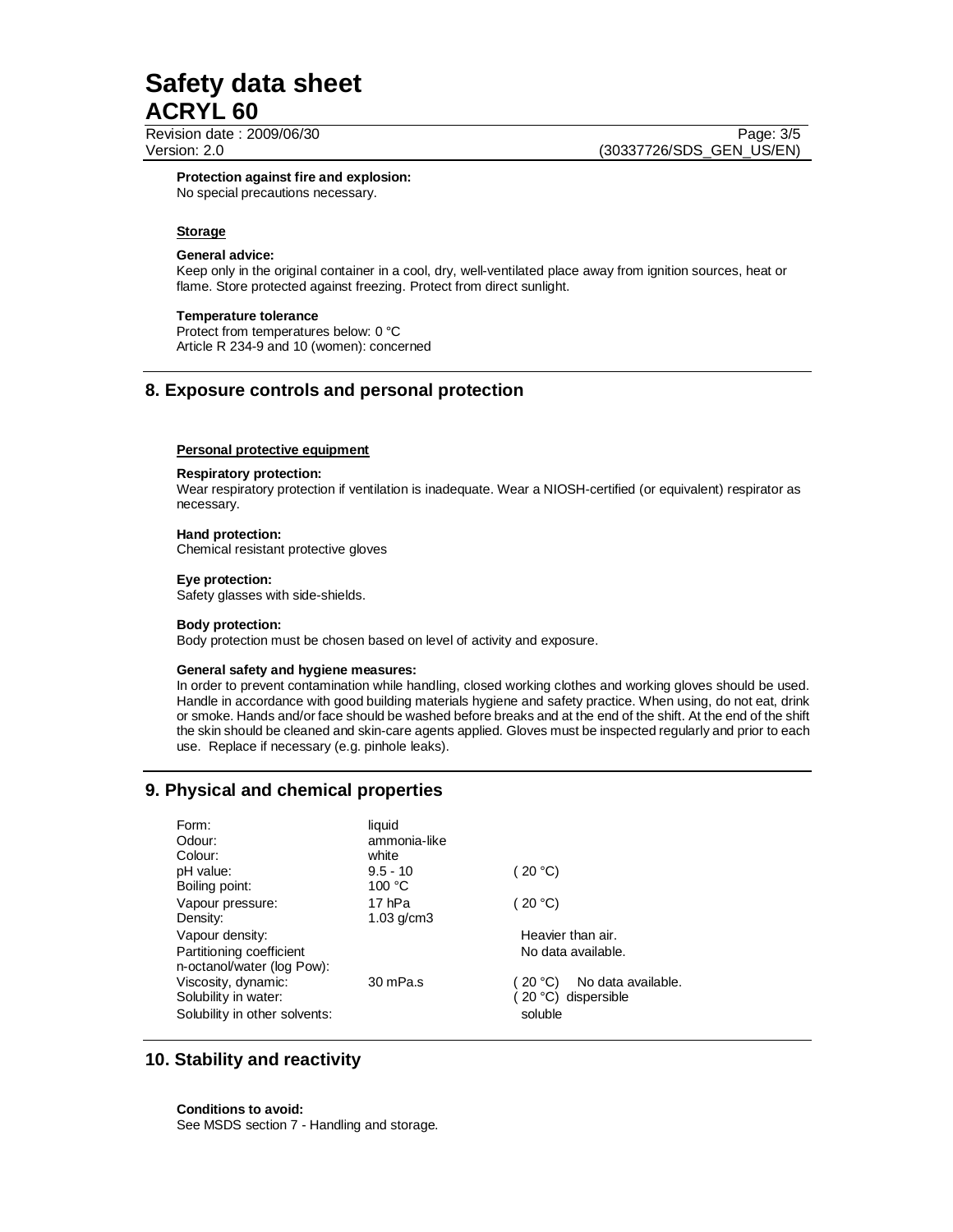#### **Substances to avoid:**

strong acids, strong bases, strong oxidizing agents

## **Hazardous reactions:**

The product is stable if stored and handled as prescribed/indicated.

## **Thermal decomposition:**

No decomposition if stored and handled as prescribed/indicated.

#### **Corrosion to metals:**

No corrosive effect on metal.

# **11. Toxicological information**

#### **Chronic toxicity**

#### **Other information:**

Based on our experience and the information available, no adverse health effects are expected if handled as recommended with suitable precautions for designated uses.

The product has not been tested. The statements on toxicology have been derived from products of a similar structure and composition.

# **12. Ecological information**

## **Environmental toxicity**

**Other ecotoxicological advice:**  Ecological data are not available.

## **13. Disposal considerations**

#### **Waste disposal of substance:**

Do not discharge into drains/surface waters/groundwater. Dispose of in a licensed facility.

#### **Container disposal:**

Contaminated packaging should be emptied as far as possible; then it can be passed on for recycling after being thoroughly cleaned.

# **14. Transport information**

**Land transport**  USDOT

Not classified as a dangerous good under transport regulations

**Sea transport**  IMDG